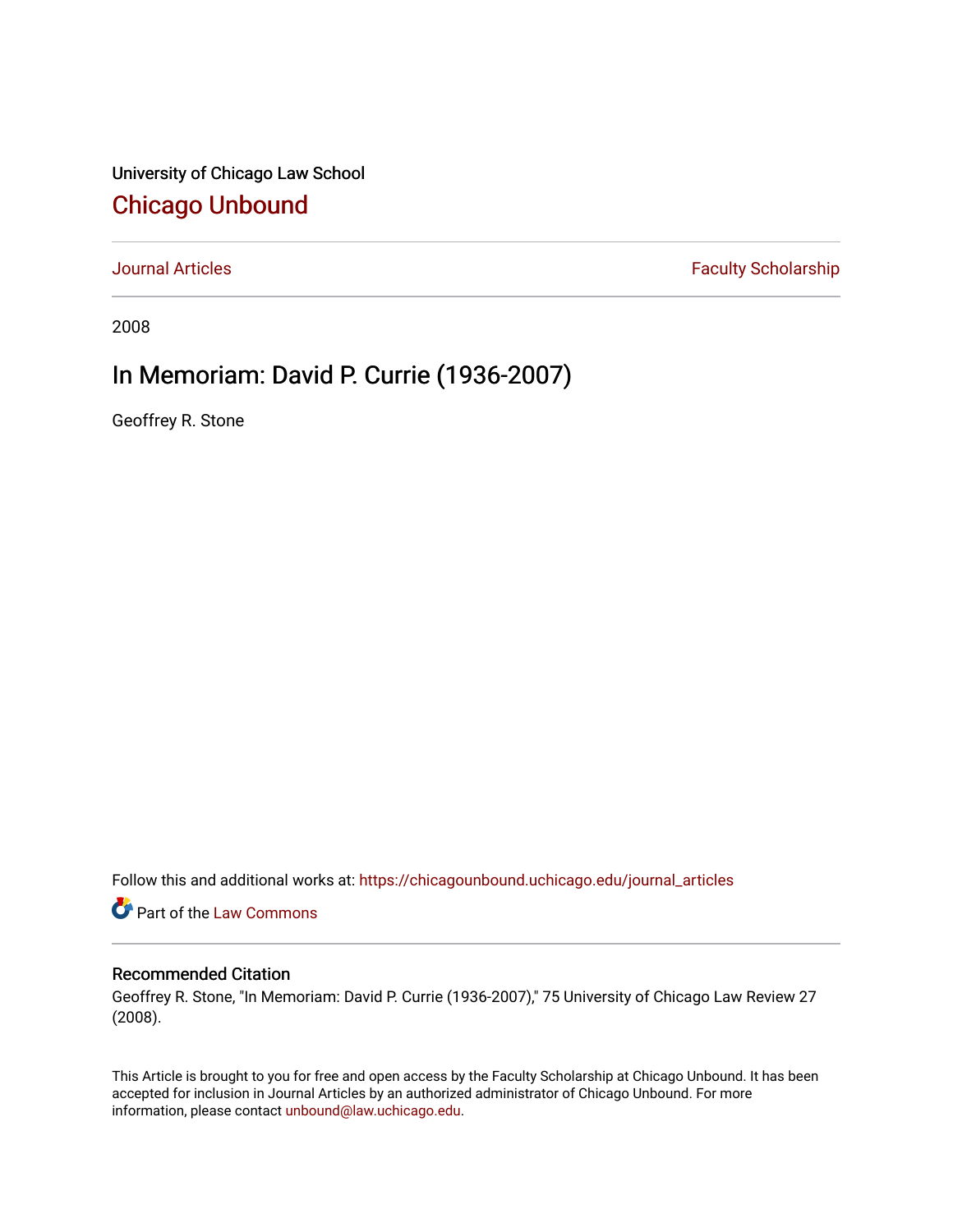David Currie came of age in the law in the era that followed World War II and preceded the turbulent 1960s. He attended college at The University of Chicago, excelled at the Harvard Law School, served as a law clerk to Justice Felix Frankfurter, and immediately joined the faculty of The University of Chicago Law School, where his distinguished father, Brainerd Currie, had taught Conflicts of Law (among other subjects) for a decade. These were the years of the Cold War and "the man in the gray flannel suit." David emerged from the depths of the "Silent Generation."

And emerge he did. I never saw David wear a gray flannel suit and I *never* knew him to be silent. He was not ever a conformist. He was bold, opinionated, principled, funny, courageous, independent, and flamboyant. He was, in every way, his own man. Everyone knows that David was a brilliant scholar and a truly extraordinary teacher, but not everyone knows that he was not at all an organization man. He could be a good citizen, who would graciously take on institutional responsibilities when asked (nicely), but he rarely if ever raised his hand. He was much more interested in ideas and teaching his classes.

In 1991, University President Hanna Gray taught me an important lesson. I was then Dean of The University of Chicago Law School. Walter Blum, who had held the Edward H. Levi Distinguished Service Professorship, had just retired, and it fell to me to nominate someone for what I regarded as the most prestigious professorship The University of Chicago had to offer.

I asked President Gray to lunch and with some trepidation proposed David Currie for the appointment. Why was I filled with trepidation? I had to admit to President Gray that although David was "a brilliant scholar and a truly extraordinary teacher," he wasn't much of a committee man. "Is this a problem," I asked, "in light of the fact that the Levi chair is a 'Distinguished *Service'* professorship?" A bemused President Gray replied, "What makes you think scholarship and teaching aren't service?"

I first met David Currie almost forty years ago, when I was a student at The Law School. In the spring of 1970, I enrolled in his course

t **Harry** Kalven, Jr., Distinguished Service **Professor of** Law, **The** University **of** Chicago. After he **wrote** this essay, the **Board of** Trustees **of** The University **of** Chicago appointed Geoffrey R. Stone **to** be **David** Currie's successor as the **Edward** H. Levi Distinguished Service **Pro**fessor **of** Law.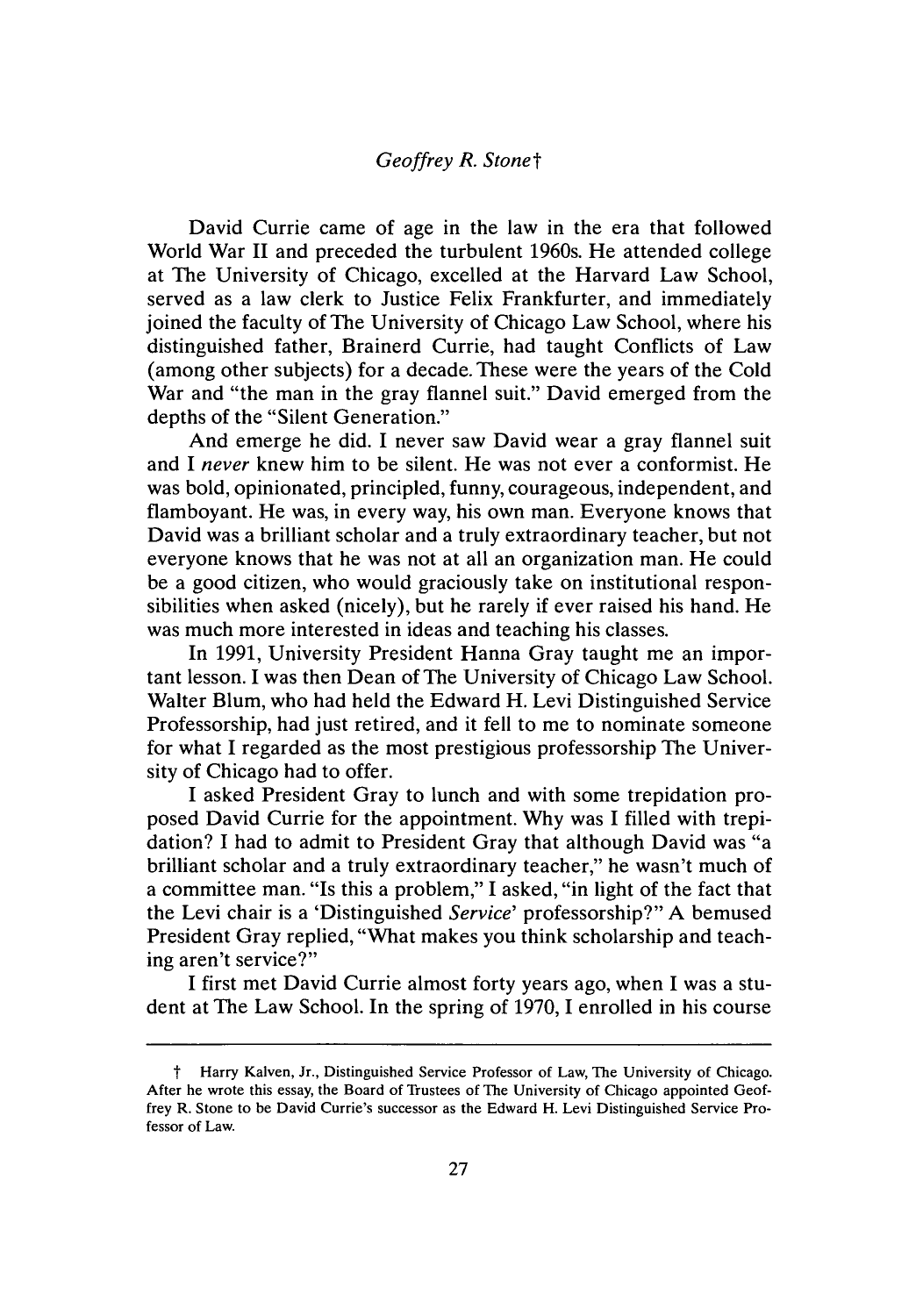on Conflicts of Law, a course he had taken over from his father. David was already reputed to be one of the great teachers of his generation, so I looked forward to the course with great anticipation. Alas, it was a bust. David had recently completed his casebook in Conflict of Laws, and he decided that the book contained virtually everything he had to say on the subject.

Thus, rather than teach the course in his usual Socratic manner, he decided to embark upon an experiment. He would assign the class certain chapters each week, and then he would appear one day each week to answer our questions about the material. To the best of my knowledge, David never repeated this experiment, and with good reason. When all was said and done, the students' questions weren't particularly insightful or illuminating.

I had to wait almost twenty years before I finally had the pleasure of witnessing first hand what everyone had raved about for so long-a *real* David Currie course. By this time, I'd been David's colleague on the faculty for a dozen years. I had just completed a draft of my own casebook in Constitutional Law. David magnanimously offered to take it for a "test drive." He volunteered to teach the First Amendment course that year out of the mimeographed materials. This was an incredibly generous offer and one that proved invaluable to me. Not only did it allow me to see how someone else (who just happened to be a great teacher) would use the material, and therefore enable me to revise it accordingly, but it also gave me the opportunity to sit through an entire David Currie course.

As the many thousands of students who have had this experience in their lifetime will surely attest, it was a mind-bending experience. David was, quite simply, the most gifted teacher I have ever seen. The combination of intense curiosity, intellectual rigor, and a natural flair for the dramatic made every class an adventure ... and a performance. Ever since, this experience has made me feel inadequate as a teacher. (But I take some consolation in the knowledge that it would make *anyone* feel inadequate as a teacher.)

Throughout my career, David was my teacher, colleague, friend, mentor, inquisitor, therapist, and advisor. Early in my time on the faculty, I had some personal problems. David kindly took me under his wing. I recall fondly that he invited me to join him for an afternoon on his sailboat. He casually remarked how strange it was that as faculty colleagues we spent so much time together, but knew so little about one another personally. So, on that day, we talked about ourselves, our families, our lives. It was, for me, a remarkable, a memorable, and a moving day.

Years later, when I was Dean of The Law School, David stopped by my office and sought my "advice." He asked whether I thought it would be crazy for him to undertake a project in which he would read